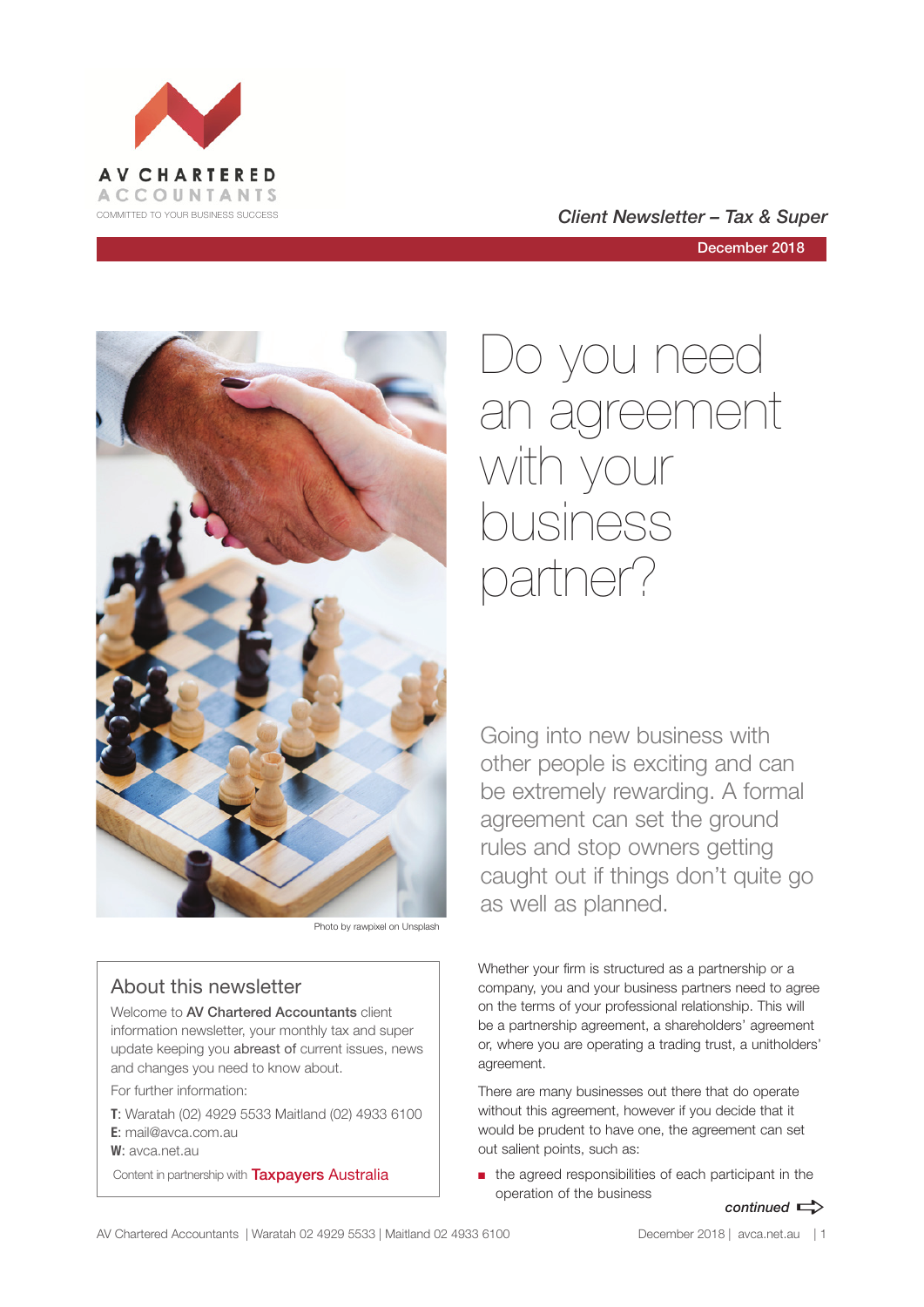# Do you need an agreement with your business partner? *continued*

- what contribution each participant is bringing into the business — skills, know-how, access to funding and connections
- profit and loss sharing formulae
- consequences of failure to deliver one's responsibilities
- future funding options
- exit mechanisms
- decision making process, including day-to-day business operations and internal matters, such as the remuneration of directors (where there is a company structure), reinvestment of dividends/profits into the business
- short and long term business plans, and
- procedures when one participant becomes incapacitated or dies.

## WHAT TO EXPECT IF YOU CHOOSE NOT TO HAVE ONE

All relationships start with a "honeymoon" period where everything looks rosy, and everyone puts in their best efforts to make a combined vision a reality. When partners have their blinkers on to create a firm from scratch, they put 100% effort towards a clear common goal.

This common goal, however, may morph into a slightly different creature for individual partners over time. The once clear common goal can become blurry and takes on a different meaning to different partners. Disagreements can surface about how the firm is being run and future plans for the firm, and these can affect the priorities of the business on a day-to-day basis.

It's difficult enough to gain or just maintain market share in today's market, so no business owner can afford the time to deal with internal disputes with partners. These disputes are not only time consuming, but are emotionally draining for everyone involved.

#### WHAT CAN GO WRONG?

Below are some examples of problems that business owners encounter:

■ a major participant whose asset to the business is his/her skills in the trade/profession decides to set up shop in competition but refuses to relinquish his/ her shares in the original business

- a shareholder/partner refuses to inject much needed funds into the business and its expansion is put on hold
- a director refuses to attend board meetings, which makes it impossible for the remaining director(s) to make time-sensitive decisions
- directors refuse to disclose company books to shareholders
- minority shareholders hold out on a potentially profitable sale of the business
- disputes regarding the valuation of shares/interests in the business when a party seeks to sell out
- a partner/director wants to spend more time with family and cash in on his/her efforts, but there is no ready market for a portion of an interest in the firm and pressure is placed on the other partner(s)/ shareholders to sell the whole business
- a director misuses information for his/her own benefit to the detriment of the company
- one partner/director takes up the role of major "fee earner" and the others focus more on business development, and so the question arises as to what is a "fair" split of income/profits, and
- one partner/shareholder is offered a premium for the firm, but the other partners/shareholders hold out with some refusing to consider a sale.

#### WHAT HAPPENS THEN?

Without a partnership, shareholders' or unitholders' agreement, the parties cannot refer to an agreed way to resolve the dispute. The only resort is to apply for a court order to achieve a desired outcome.

Court orders can be sought for (and this list is not exhaustive):

- 1. the dissolution of a partnership
- 2. the winding up of a company
- 3. injunctions to prevent a party from dealing with the assets of the business
- 4. directions as to the conduct of the company's affairs, or
- 5. one shareholder to purchase the other's shares/ interests at a price to be determined by the court.

# *continued page 6*  $\Rightarrow$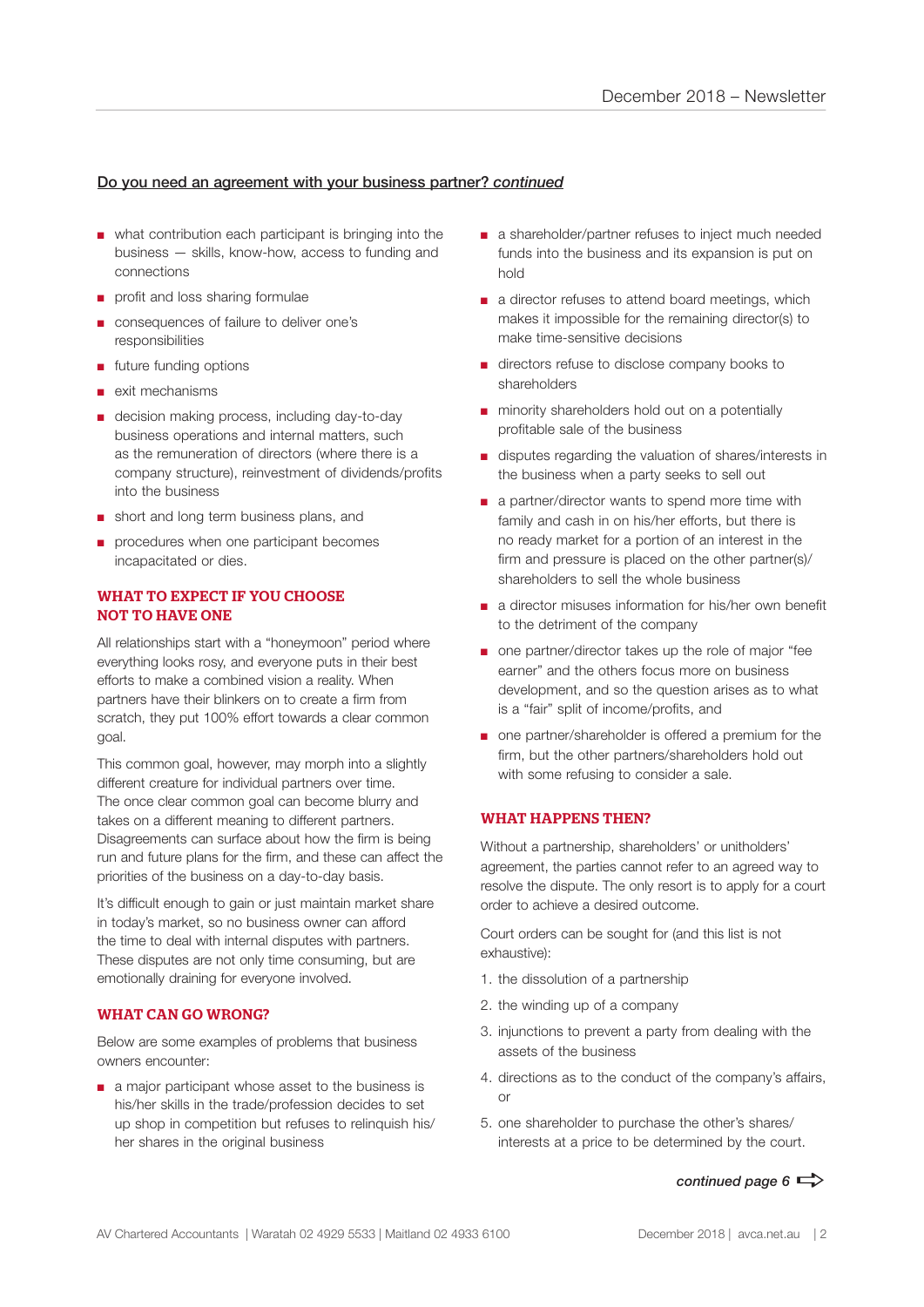

noto by Lance Anderson on Unsplach

Taxpayer alerts are the mechanism by which the ATO lets the general public know that there could be a problem, or a higher risk than usual, in an area of tax planning. It's the taxman's version of those "kangaroos next 10km" road signs, or "black spot" intersection signs.

If you do an internet search of "taxpayer alerts", the search engine will most likely take you to an ATO "legal database" that lists more than 100 taxpayer alert documents, grouped into years and going back to 2002.

The alerts are written principally to let people know about emerging issues that are of concern, and spell out what's under scrutiny (it could be a tax scheme or arrangement, or particular transaction). The alerts should also highlight the aspects that most worry the ATO.

Not every potential concern makes it to being the subject of a taxpayer alert. Nor is it the case that every item that is mentioned in an alert ends up being a real problem. Further examination can uncover a simple benign matter that is of no concern whatsoever. And if this is the case, a notification will be issued to let everyone know.

The sort of features that may lead to an alert being triggered, or at least a concern raised, will typically include:

- Arrangements that seem contrived
- No real underlying business purpose

# Alerts, not alarms

Every now and then you might read or hear about a "taxpayer alert" being issued by the ATO. Taxpayer alerts are the ATO's "early warning" signals to the public about a certain area of concern – it could be about fraudulent schemes, or dodgy investments, or perhaps about a tax minimisation tactic that the ATO has been made aware of and knows will get people into trouble.

- An economic return that seems to rely largely on the tax benefit
- Mechanisms in place for exiting an arrangement before income is generated
- Passing income through a tax-exempt body such as a charity
- Schemes involving tax havens.

The taxpayer alerts are not law and are also not to be confused with the ATO's "public rulings". But once investigations are done and consideration is made about where the ATO stands on an issue, a "ruling" or a "determination" will be made and distributed, or an alert will be withdrawn if it's subsequently found not to be of concern to the ATO. Generally a notification will be published either way.

Where a subsequent tax ruling has been issued or a decision has been made, the alert will have a link to that.

Anyone who is thinking about entering into a scheme or tax arrangement that ends up being the subject of a taxpayer alert can ask for a formal determination from the ATO, or request a private ruling on the issue (although the ATO does not always have to issue a private ruling). A taxpayer alert should also name the tax officer involved, so you can contact that officer for advice or ask us to do this for you. $\blacksquare$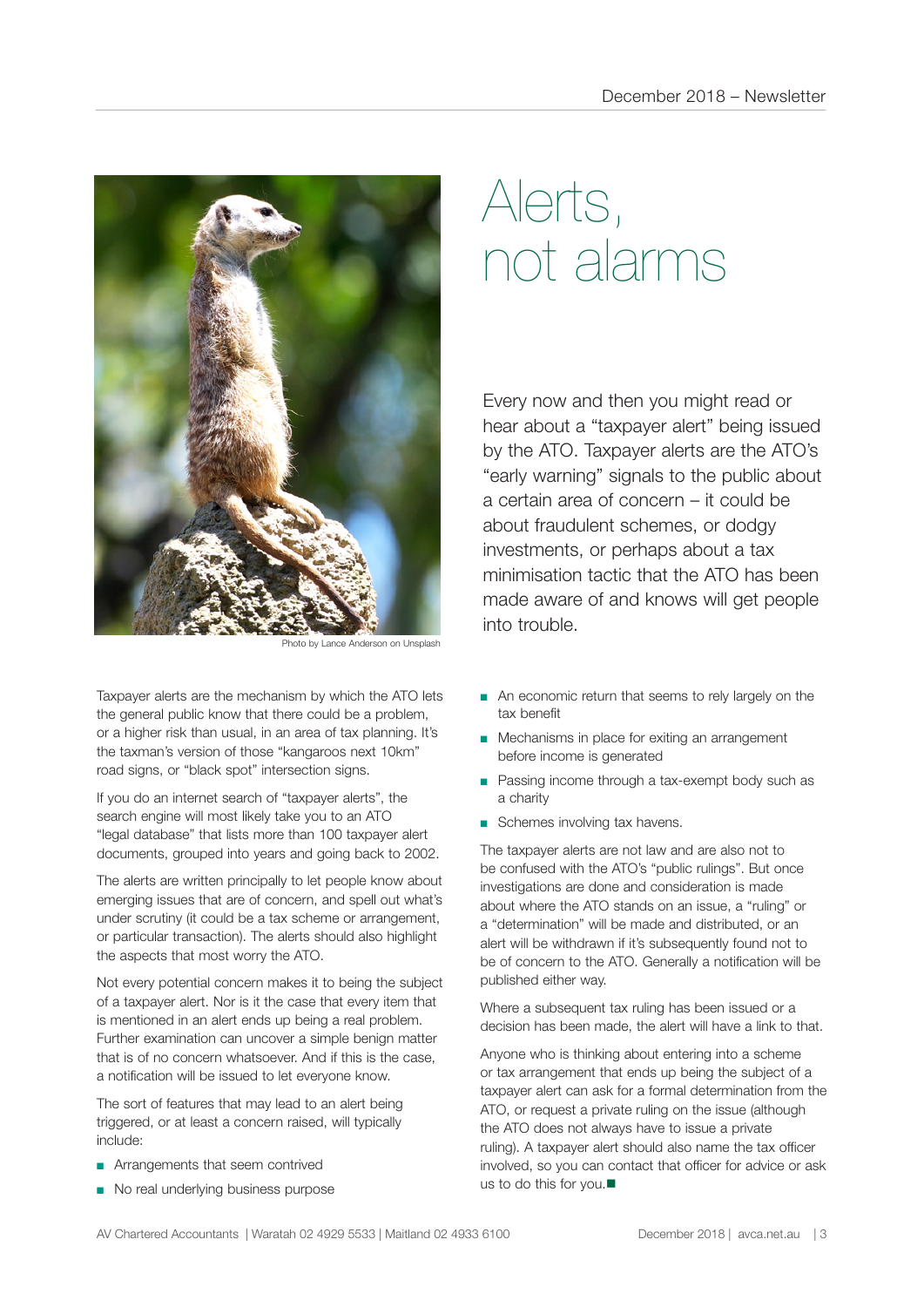

Investors must consider a range of tax laws de<br>with income, assets and deductions. Even the<br>term "income", the meaning of which most of nvestors must consider a range of tax laws dealing with income, assets and deductions. Even that us would assume, can take on nuanced shades of meaning when considered in regard to investment. For example, investment income earnings such as dividends and interest are typically considered ordinary income. Franking credits, net capital gains and net trust distributions are "statutory" income.

Ordinary income is typically income that is regular, periodic or recurrent. Returns on property such as interest, rent or dividends are considered ordinary income. Statutory income is income that is not ordinary income but is recognised as income because of a provision of the tax law (such as the circumstances mentioned above).

Taxpayers with investments have been found to occasionally make some common mistakes when preparing their income tax returns, including, but not limited to, the following:

- cash management trust income is often declared in the income tax return as interest rather than a trust distribution. Cash management trusts distribute net income in the same manner as other trusts. A statement should be obtained at year end from the financial service provider indicating the gross distribution and any management fees deducted attributable to the tax year
- listed investment trust dividends often include a listed investment company capital gain. A deduction is available to investors that have access to the CGT

Photo by Sweet Ice Cream Photography on Unsplashh

discount rate. The deduction is equal to 50% of the capital gain for individuals and trusts and 331/3% for superannuation funds

- $\blacksquare$  trust distributions often record the taxable distribution on the annual tax statement using the 50% CGT discount. However the statement may not accurately reflect an investing taxpayer's investment structure and period of ownership. Make sure that:
	- you have held the asset for at least 12 months
	- you are eligible to use the 50% CGT discount rate, and
	- the capital gain is grossed up in the tax return before the discount is applied.

Also be aware that those who receive franked distributions often fail to consider the "holding period rule" when determining their entitlement to franking credits. The holding period rule requires you to continuously hold shares "at risk" for at least 45 days (90 days for certain preference shares) to be eligible for the franking tax offset.

A related issue is where taxpayers often incorrectly apply the "small shareholder exemption" to entities other than individuals when determining eligibility to franking credits. Under the small shareholder exemption the holding period rule does not apply if your total franking credit entitlement is below \$5,000.

Also, investors often fail to adjust the cost base of their units in a unit trust or managed fund for tax deferred distributions received.

 $control \implies$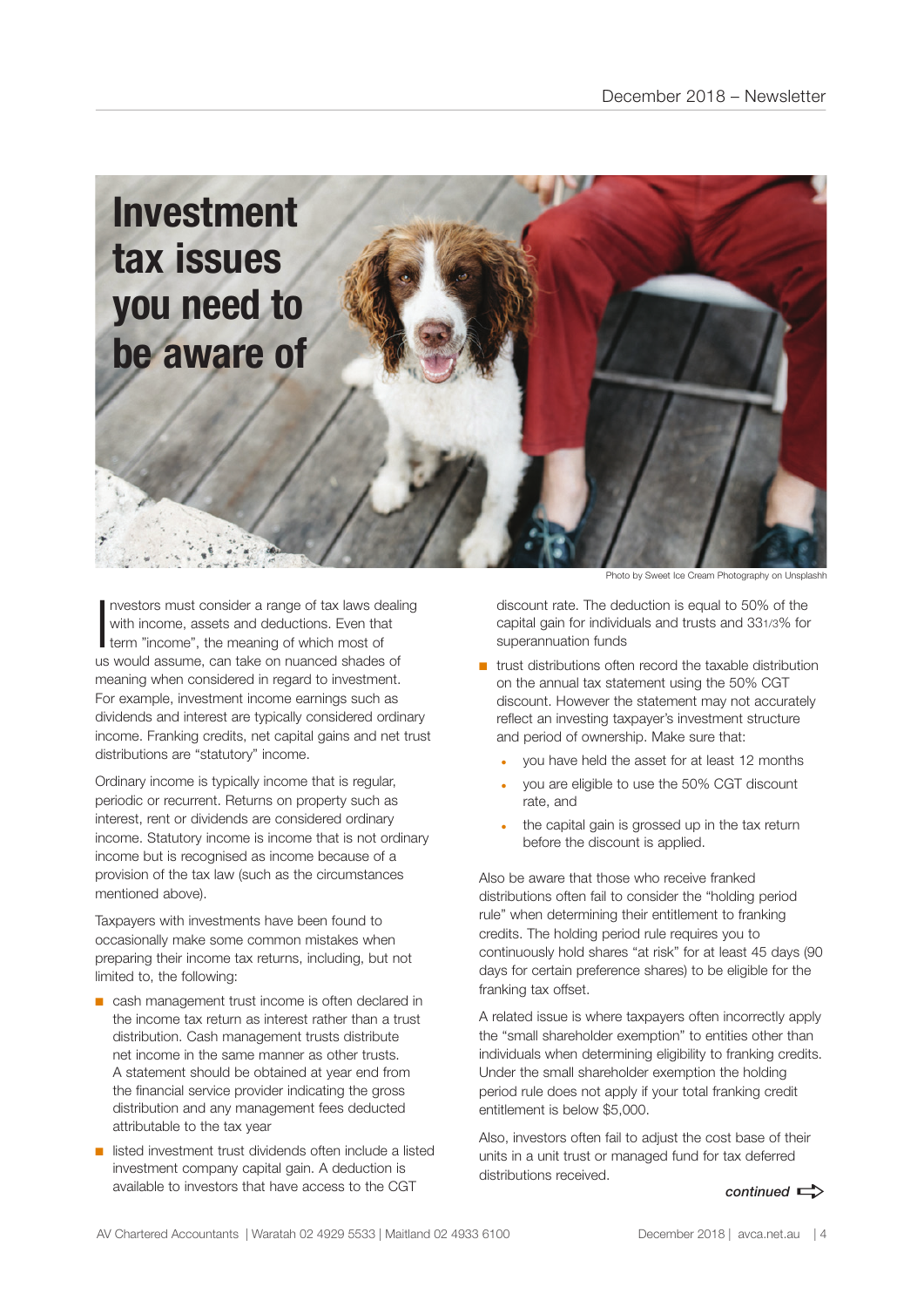### Investment tax issues you need to be aware of *continued*

#### OTHER ISSUES

There are certain other tax issues facing those in receipt of investment income — not every investor, but enough to warrant keeping an eye on the following issues just in case they may affect your tax outcome.

#### Promoter penalties

Penalties apply to promoters of tax avoidance and tax evasion schemes, otherwise known as tax exploitation schemes. The rules impose substantial penalties to individuals and corporations that market a scheme and receive consideration in respect of that marketing.

While promoter penalties do not apply to investors in a particular scheme, any tax benefits realised by investors can potentially be cancelled by the ATO's anti-avoidance rules.

#### Foreign tax issues

In some instances, investments by residents in one country made in another country may be taxed in both countries (subject to any "double tax agreement" between the relevant countries). To prevent double taxation, Australian taxpayers are entitled to claim a non-refundable foreign income tax offset for foreign tax paid on an amount included in their assessable income, referred to as a "double-taxed amount" for the purposes of this tax offset.

The foreign tax offset is limited to the lesser of foreign income tax paid and the "foreign tax offset cap". The cap is calculated by determining the Australian tax payable on the taxpayer's double-taxed amounts. As an alternative to calculating the cap, the taxpayer can choose to use a \$1,000 minimum cap.

#### Goods and services tax

Share traders are generally not required to register for GST. Although share traders are carrying on an enterprise, because GST turnover is defined to exclude "input taxed" supplies (generally share sales are input taxed), the requirement to register will only exist if taxable supplies from other sources exceed the \$75,000 GST registration threshold. Where an enterprise is being carried on, an investor can register for GST voluntarily where the registration threshold is not met. However, there may be limits on the refund of input tax credits for financial supplies.

#### Losses

Current year income losses arising from the negative gearing of investment income can generally be offset against other current year income. If current year income is insufficient to fully use the investment losses, income losses may be carried forward to be offset against future income subject to certain loss rules (such as for a trust or company). Capital losses may only be offset against capital gains. If there are insufficient capital gains in a year to absorb a capital loss, the excess capital loss may also be carried forward and used in later years.

#### Non-resident withholding

Non-residents are not required to provide a TFN to investment bodies as TFN withholding rules do not apply. However, they will need to advise the investment body that they are a non-resident.

Non-residents are subject to non-resident withholding tax on specified types of income. Withholding tax is payable on interest, unfranked dividends, royalties or fund payments to non-resident unitholders of managed funds. Generally the payer is responsible for withholding, reporting and remitting the amounts to the ATO.

#### Records and substantiation of expenses

Taxpayers are required to keep records for taxation purposes for five years. Typically the records to be retained include receipts, accounts, property records and other documents that relate to assessable income (for example, PAYG payment summaries, interest and dividend statements). Failure to keep records may attract a penalty from the ATO.

#### Tax file number (TFN)

Australian taxpayers in receipt of investment income who lodge returns with the ATO are allocated a TFN. Non-resident investors from a country that has a double tax agreement with Australia will have withholding tax deducted at the applicable tax rate, which is typically lower than for residents of a country with which Australia has no double tax agreement. An Australian TFN is not required if the investment income relates to interest, dividends or royalties or certain managed fund distributions. Non-residents in receipt of this type of income do not usually prepare an Australian tax return. This differs from investments in other types of income, such as income from real property where a TFN and tax return are required.

continued  $\Rightarrow$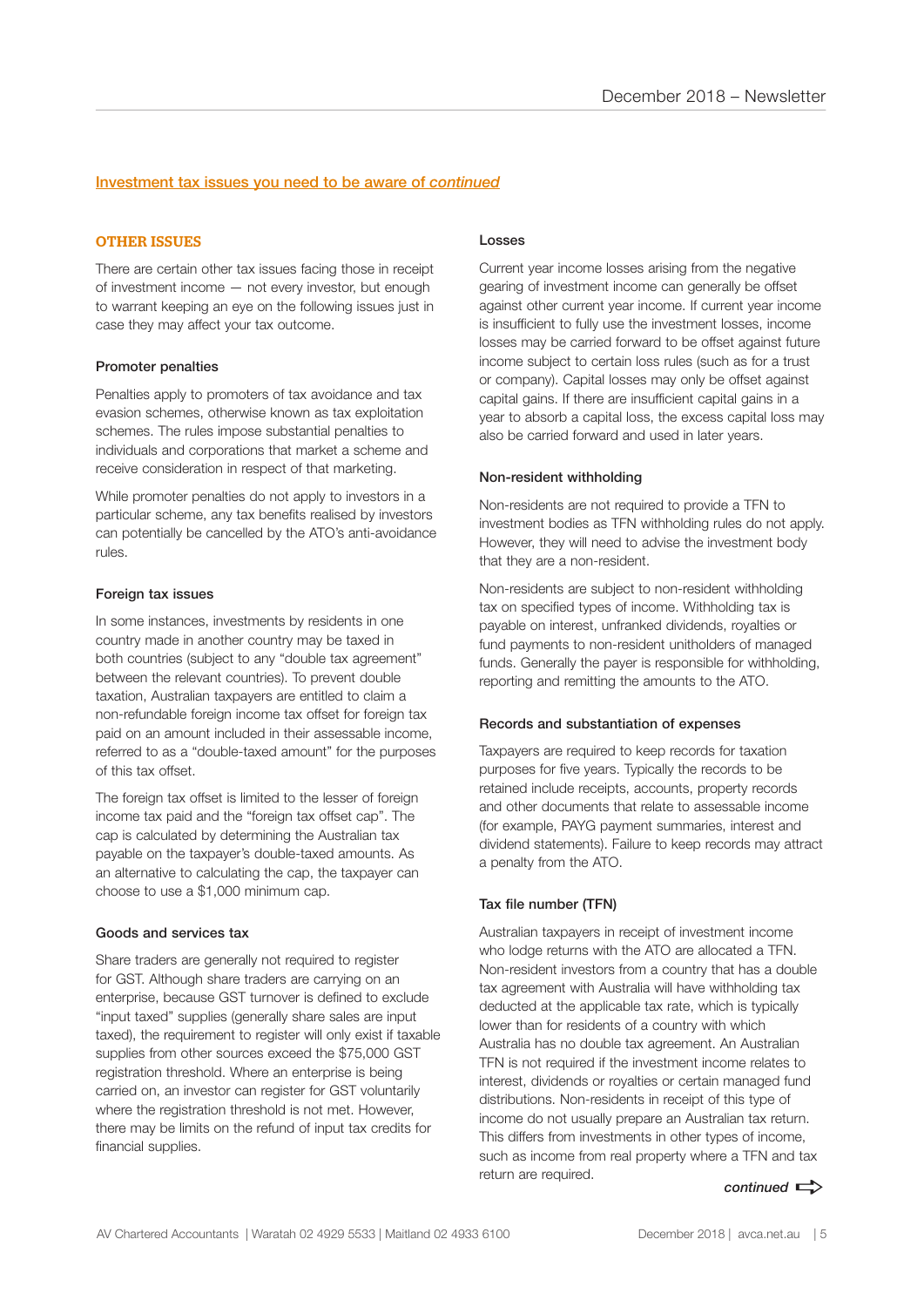### Investment tax issues you need to be aware of *continued*

#### Tax file number withholding

Investment bodies such as banks are required to withhold tax from investment earnings where the taxpayer does not quote a TFN or Australian business number. TFN withholding tax is refundable on provision of a valid TFN or on lodgement of the income tax return.

NOTE: Closely-held trusts (including a family trust) need to withhold amounts from trust distributions at the top marginal tax rate where beneficiaries have not provided a TFN to the trustee by the time of the entitlement. The trustee is required to report to the ATO the TFN details of beneficiaries who become presently entitled to trust income.

#### Wash sales

A wash sale is an arrangement in which essentially the same asset is sold and immediately repurchased, or where an asset is sold to an associated taxpayer such as a spouse or family trust so that, broadly, the investor's economic position is unchanged. Where the dominant purpose of a "wash sale" is to crystallise a capital loss, the ATO indicates that its "Part IVA" may be applied to deny a deduction for the loss. (Basically, Part IVA is an umbrella clause in the tax rules so that the ATO can deny a tax benefit where an arrangement is entered into with the obvious sole or dominant purpose of gaining that benefit.)  $\blacksquare$ 



Do you need an agreement with your business partner? *continued from page 2*

More often than not, parties cannot agree on the way forward and hence any court order obtained will only seem to serve the purpose of one of the parties, rendering the parting of ways less than amicable.

Needless to say, initiating proceedings in courts involves legal costs to obtain advice, and most important of all, your business is left in limbo while you are sorting out your issues with your business partner who now has more important concerns/interests than the business that you created together.

It is invariably the remaining shareholders/partners/ unitholders who want to continue with the business in such instances who will suffer the most.

While no-one can anticipate all dispute scenarios that can crop up, it's always best to have the ground rules set right with your business partners before taking the leap together.

#### NEXT STEPS

It is worthwhile spending the time with your potential business partners to discuss at least the following:

- 1. the vision, mission and values of the business (sounds cliché, but really these underpin all business decisions to be made)
- 2. the initial set up costs, ongoing financial requirements
- 3. marketing plans to create your niche in the market, put your services in front of your target audience to elicit engagement and response
- 4. possible strategic alliances with other professionals
- 5. whether employees will be recruited and, if so, pro forma terms need to be averted to
- 6. the partners' respective roles in the business, perhaps setting initial KPIs
- 7. remuneration of the partners
- 8. contingency plans when one or more partners become incapacitated
- 9. create "liquidity" by setting out exit procedures
- 10. have tag-along and drag-along clauses so that the business/company can be sold upon the occurrence of a triggering event
- 11. business succession planning
- 12. restraints that will apply upon termination of the relationship, and
- 13. how the business will be valued upon termination (a valuer or a firm can be nominated in the agreement).

Once the foundation of the professional relationship is laid out, the agreement should be documented and signed by all parties.

No one wants to think that a partnership will sour or that anyone's focus will shift from the common goal and doing what's best for the business. However, there's rarely anything that's guaranteed in business. Putting an agreement in place straight up could save a lot of time, cost and emotional drain down the track.  $\blacksquare$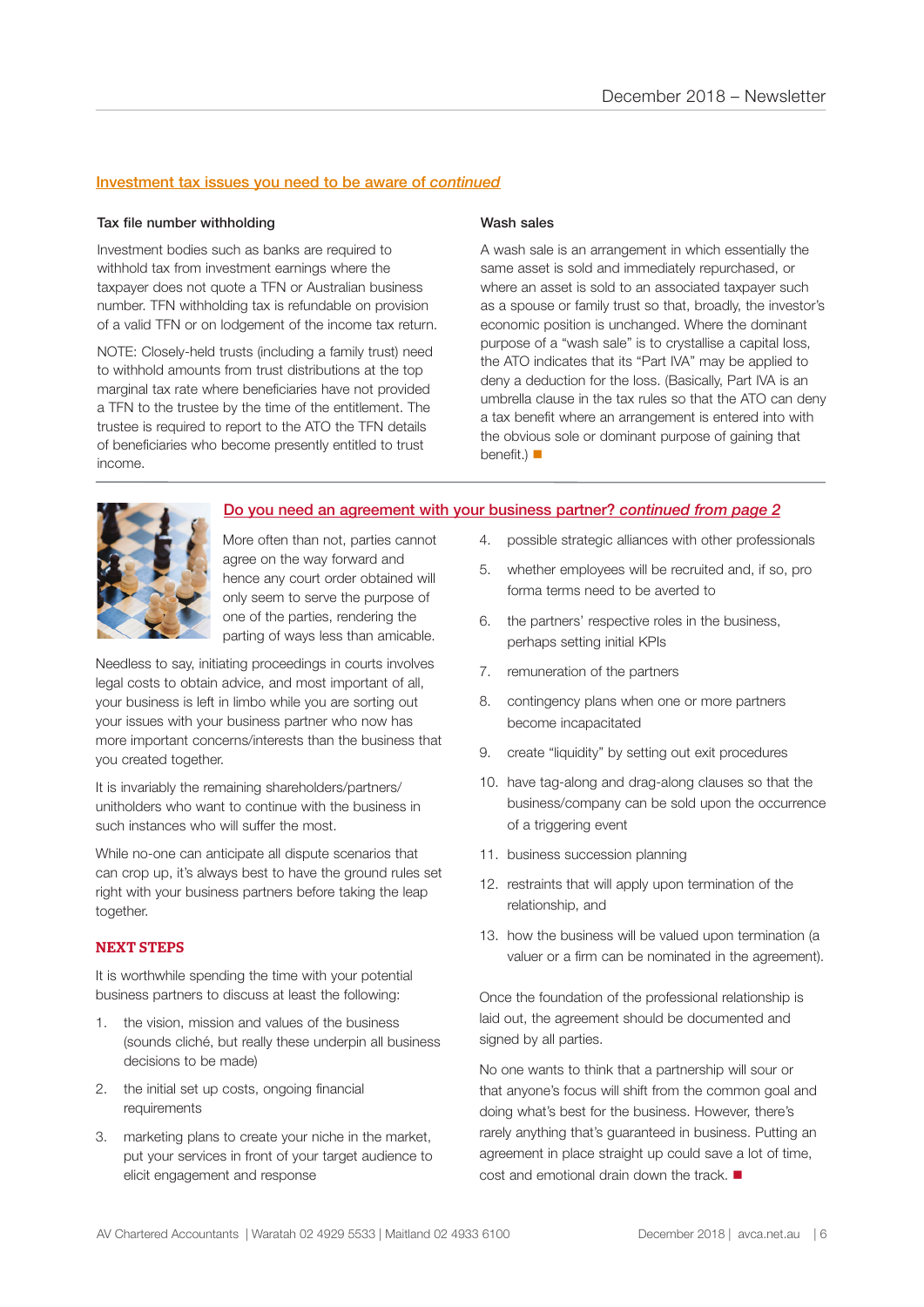# **Consumers** compensated by financial institutions still need to consider tax

With the ongoing financial services Royal Commission, and likely future cases brought before various courts for compensation — or indeed the present building of class action lawsuits on the back of various revelations to come out of the Royal Commission — the ATO has felt the need to run over the rules (as they stand) regarding the taxation of compensation paid to individuals for advice from financial institutions.

The ATO says that taxpayers will need to consider certain tax consequences if they have personally received compensation from a financial institution because they:

- received advice from the institution that was found to be inappropriate, or
- **•** paid for advice that they did not receive.

The ATO says the tax treatment of the compensation depends on what the compensation is being paid for, and how an investor holds (or held) the investments.

A compensation payment can include some or all of:

- compensation for loss on an investment
- a refund or reimbursement of fees
- interest.

The compensation may relate to multiple investments, with different amounts of compensation granted against each one. The ATO says an individual will generally be required to consider the tax consequences of each compensation amount separately.



Photo by Cayley Nossiter on Unsplash

# COMPENSATION FOR LOSS ON AN INVESTMENT

You may receive compensation for a loss amount if the value of your investments is lower than it would have been if you had received appropriate advice. There are different tax treatments depending on whether the compensation relates to investments you have disposed of or existing investments.

# COMPENSATION FOR INVESTMENTS YOU HAVE DISPOSED OF

When an investor disposes of an investment, a capital gain or loss may be realised, which is generally reported in the financial year the asset was disposed.

The compensation can be treated as additional capital proceeds relating to the disposal of those investments. If you have more than one investment, you will be required by the ATO to apportion the additional capital proceeds to each disposal.

Most investors will be Australian residents for tax purposes, so if the compensation relates to investments held for at least 12 months you will be entitled to the 50% CGT discount. You may therefore need to request an amendment to your tax return to reflect the additional capital proceeds if the compensation relates to disposing of investments in a previous financial year.